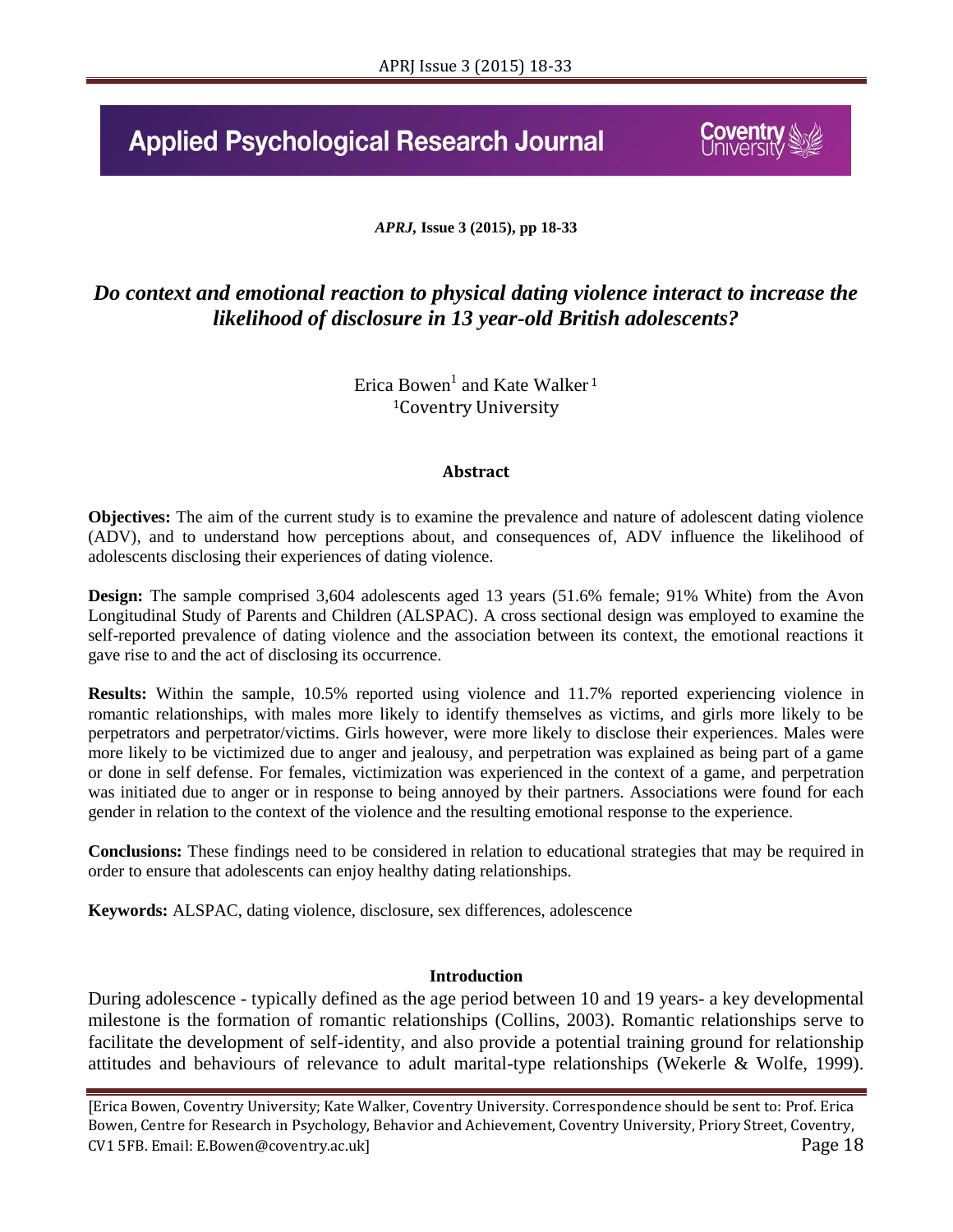Research indicates that the majority of adolescents have experienced some form of romantic relationship. For example, it has been reported that 50% of young adolescents (aged 11 or 12 years) reported having a boyfriend or girlfriend in the past three months (Carver, Joyner, & Udry, 2003; Laursen, Furman, & Mooney, 2006; Simon, Miller, Gorman-Smith, Orpinas, & Sullivan, 2010), and by age 16 years this figure increases to close to 90% in British studies (Barter, McCarry, Berridge, & Evans, 2009). Although many adolescents enjoy healthy positive relationships, some also experience unhealthy relationships, where verbal, psychological and physical aggression are common features of adolescent dating relationships (e.g., Banyard & Cross, 2008; Burman & Cartmel, 2005; Danielsson, Blom, Nilses, Heimer, & Högberg, 2009; Krahé & Berger, 2005; Reed, Silverman, Raj, Decker, & Miller, 2011). Of concern, this population is generally unwilling to seek help when experiencing relationship violence (Ashley & Foshee, 2005; Black & Weisz, 2003; Foshee et al., 1996). To date, research has not specifically examined adolescent dating violence (ADV) and help seeking behaviours in early adolescence, as research of this nature tends to also include older adolescents, e.g., ages 12-18 years (Burman & Cartmel, 2005) and ages 14-20 years (Reed et al., 2011). Therefore, the extent to which young adolescents (i.e. aged 12-14 years) experience these behaviours is not clear. In addition to this, while researchers have examined the extent of ADV, very few have studied the situational context of ADV, and those that have tend to find that context might be related to help-seeking behaviours (e.g., Bowen et al., 2013). Nevertheless, to date, this has not been explored within early adolescent relationships. Therefore, the aim of this paper is to address these gaps in current knowledge, and to build on existing findings, by assessing prevalence of ADV in a sample of 13 year olds. The current study will also examine contextual antecedent correlates and consequences of adolescents' involvement in dating violence, and explore how these might influence their help-seeking behaviours.

ADV comprises a vast array of different types of violent, aggressive and abusive behaviours. In academic terms, the body of research literature on ADV does not offer a uniform definition of such violence. Generally, the term ADV has been used to describe all the forms of violent behaviour that may occur in a dating relationship (Teten, Ball, Valle, Noonan, & Rosenbluth, 2009). This mainly encompasses three forms of violent behaviour: (i) emotional/psychological/verbal; (ii) physical; and (iii) sexual. Such behaviours are defined using various terminologies and in several ways that vary in their comprehensiveness (Glass et al., 2003). However, the commonly cited definition of ADV from the Centers for Disease, Control and Prevention (2013) reads that ADV is 'physical, sexual, or psychological/emotional violence within a dating relationship, as well as stalking. It can occur in person or electronically and may occur between a current or former dating partner.'

Data accumulated during the last decade indicate that one-third to a half of adolescents have experienced either physical or sexual violence, within a dating relationship (Arriaga & Foshee, 2004; Foshee et al., 1996; Williams & Martinez, 1999). Most of the empirical evidence on ADV prevalence is derived from US studies (Barter et al., 2009). For example Arriaga and Foshee (2004) reported in their study of 12 – 17 year old American adolescents, that 12% had perpetrated moderate ADV and 17% had experienced moderate ADV. When gender was examined, more females (17%) than males (6%) reported perpetrating ADV, and more males (23%) than females (11%) reported experiencing ADV. Females who had been involved in ADV were more likely (50%) than males (29%) to be identified as victim-perpetrators. Indeed, O'Keefe (1997) found that experiencing ADV was a strong predictor of using ADV for boys and girls aged between the ages of 14 and 20 years.

<sup>[</sup>Erica Bowen, Coventry University; Kate Walker, Coventry University. Correspondence should be sent to: Prof. Erica Bowen, Centre for Research in Psychology, Behavior and Achievement, Coventry University, Priory Street, Coventry, CV1 5FB. Email: E.Bowen@coventry.ac.uk] Page 19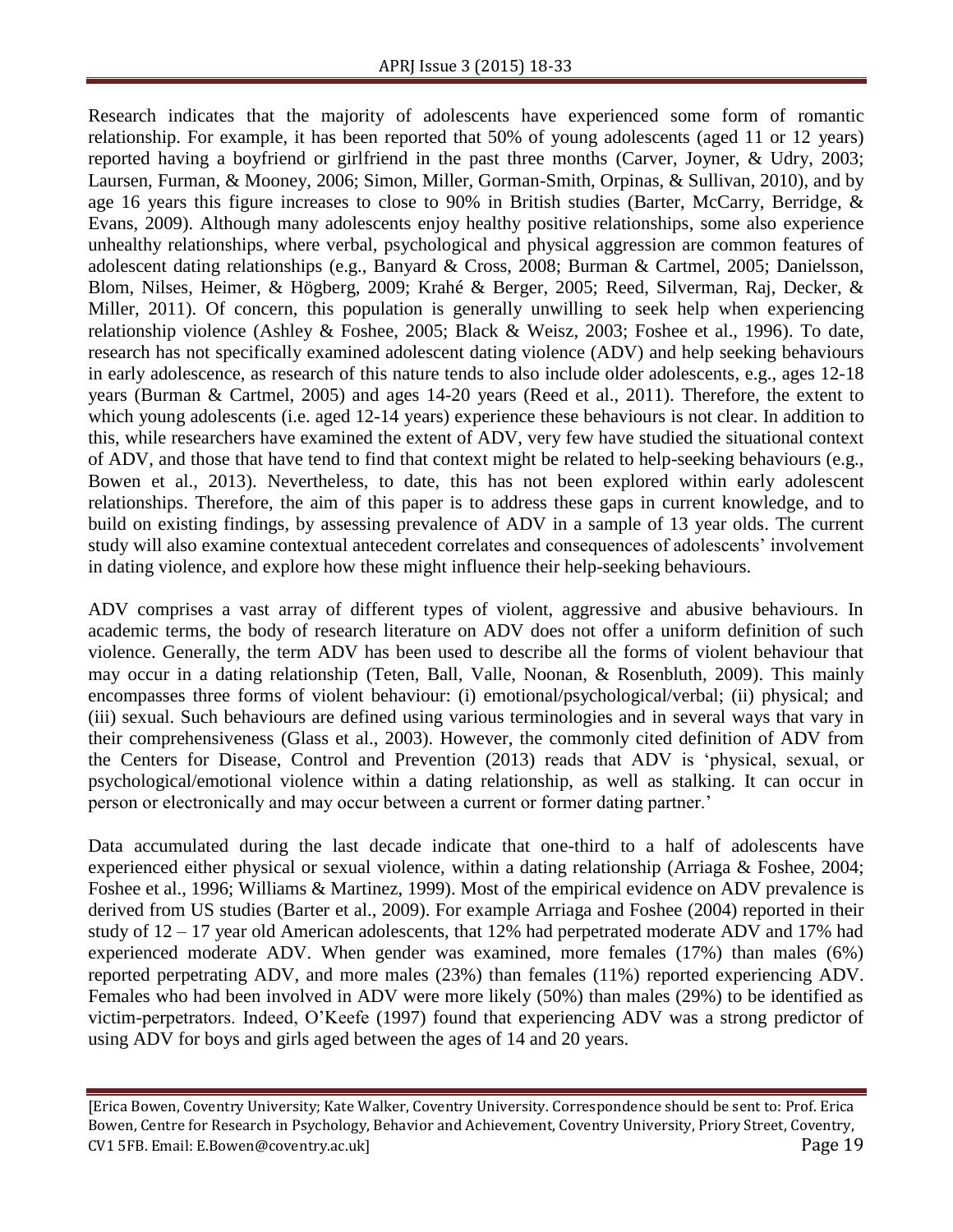ADV has also been examined across other cultures, although to a lesser extent. Leen at al. (2013) carried out a comprehensive international review of the prevalence of ADV across Europe and North America, and found that rates of physical ADV ranged between 10 and 20% of the general population samples, with similar rates for boys and girls. Across studies however, victimisation was reported to be higher for girls than boys. Overall, the authors identified two general trends, despite methodological variations between studies: psychological ADV is more prevalent than physical ADV, and prevalence rates are similar for girls and boys in the majority of the reported studies across all forms of ADV, except for sexual violence, where there is typically twice the number of female than male victims (Leen et al., 2013).

It has been noted that, generally in the UK, little is known about adolescents' experiences of dating violence (Barter, 2009). However, Fox, Corr, Gadd and Butler (2013) found in a survey of 1,143 British 13 to 14 year-olds (82% of whom had been in a dating relationship), that 44% of boys and 46% of girls reported having ever experienced a form of ADV, with 38% of the sample reporting experiencing emotional abuse, 17% reporting physical abuse, and 14% reporting sexual abuse. Sex differences in victimisation were only found for sexual abuse, with 17% of girls and 10% of boys identified as victims. For perpetration, 25% of boys and 24% of girls reported having used ADV. Twenty percent of the sample reported using emotional abuse, 7% physical abuse and 4% sexual abuse. No sex differences in perpetration rates were reported. It has only been since 2011 that European and British policy makers have extended formal definitions of domestic abuse to include 'those under 18' (Council of Europe, 2011, p.) and those 'from 16 years' (Home Office, 2012, p. 19). Although this is a move in the right direction, worryingly, it does not protect those younger who, as has been evidenced, are also experiencing ADV.

In relation to prevalence levels, it is also worth noting that it is common for ADV to be mutual (e.g., Barter et al., 2009; Cyr, McDuff, & Wright, 2006; Giordano, Soto, Manning, & Longmore, 2010). Giodano et al. (2010) found that of 234 adolescents who reported dating violence victimisation, perpetration or both, 49% reported symmetry. In relation to psychological violence these rates appear to be higher, with Cyr, McDuff, and Wright (2006) finding that of 126 females aged 13-17 years who reported experiencing offensive or degrading verbal behaviour, 90% also reported that this was reciprocal. Indeed, based on findings from the Youth Risk Behaviour Survey, Swahn et al. (2008) concluded that those who reported being perpetrators of ADV were 12 time more likely to also report being victims of ADV, than those who reported no dating violence at all. Consequently, the most prevalent profile of involvement in dating violence is that of mutuality, with up to 66% of those involved reporting being both perpetrator and victim (Chiodo et al., 2012; Lewis & Fremouw, 2001).

These data imply that young adolescents across different countries and cultural contexts can be involved in violence in romantic relationships. In the current paper however, it is within the cultural context of the UK that ADV will be examined. Within this cultural context (i.e., in England and Wales) it is important to understand violence and abuse in groups younger than policy currently acknowledges. However, due to the lack of research specifically in the UK, and to the range of ages reported across all previous studies, it is not clear the extent of experience with these behaviours in young adolescents aged 12 -14 years , or indeed whether the estimates provided are unduly influenced by the older age-groups. This is important to understand, given that evidence suggests adolescents in

<sup>[</sup>Erica Bowen, Coventry University; Kate Walker, Coventry University. Correspondence should be sent to: Prof. Erica Bowen, Centre for Research in Psychology, Behavior and Achievement, Coventry University, Priory Street, Coventry, CV1 5FB. Email: E.Bowen@coventry.ac.uk] Page 20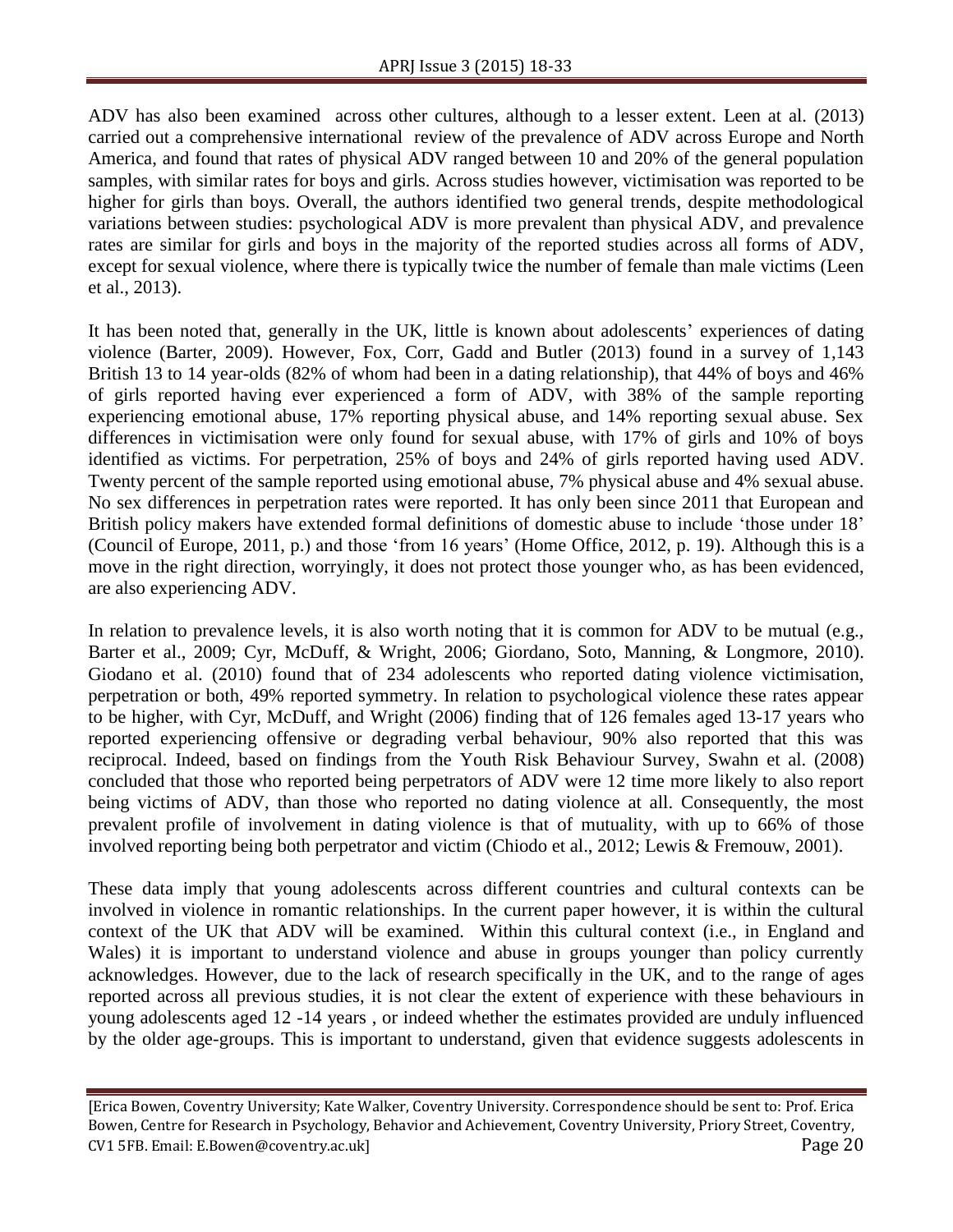this age group do endorse the use of violence in dating relationships in certain contexts (Bowen et al., 2013).

Few studies have examined the situational context of ADV. Follingstad, Wright, Lloyd, and Sebastian (1991) found in their sample of 495 college students (mean age 20 years) that female perpetrators were more likely than male perpetrators to report using violence through anger, and to resolve emotional pain. Males were more likely to report using violence through jealousy, and in retaliation for being hit first. Female victims were more likely than male victims to report that their victimisation was a means of being controlled or in retaliation to them hitting their partners first. Males reported that their victimisation was due to their partners being angry. Female victims were also more likely than male victims to report negative emotional consequences after their experiences. In a sample of 900 high school students, O'Keefe and Treister (1998) found that female victims were more likely to believe that their victimisation arose from their partner's jealousy and anger. Male victims believed that their victimisation was also due to jealousy, or their partner getting back at them. Female victims were also most likely to identify fear and emotional hurt as consequences of their experiences, whereas males were likely to report amusement and anger as their main emotional responses. These two studies highlight that perceptions of the causes and consequences of dating violence are gendered, at least in samples aged between 14 and 20 years.

There is further evidence which suggests that context may also be linked to help-seeking. In a recent qualitative study of Northern European adolescent attitudes towards dating violence, Bowen et al. (2013) found that help-seeking is likely to be gendered, and also influenced by perceptions of the acceptability of the violence used. This, in turn, was a function of the perceived severity and emotional significance of the violence, part of which related to the context within which the violence occurred. For example, adolescents reported that violence in the context of a game or as a joke was unlikely to be severe, which as a consequence, made it more legitimate and less likely to be something you would tell other people about, or seek help for. In addition, violence by girls was not viewed as violence and therefore, again, was viewed as both legitimate and insignificant. This may explain why males are typically less likely than females to seek help if experiencing ADV (Jackson, Cram, & Seymour, 2000; Watson, Cascardi, Avery-Leaf, & O' Leary, 2001).

Aside from gender, few studies have attempted to identify other potential correlates of help-seeking behaviour. One notable exception is the study conducted by Black et al. (2008), in which 57 high school students completed a modified version of the Conflict Tactics Scale (CTS2: Straus, Hamby, Boney-McCoy, & Sugarman, 1996), and then responded to a range of questions concerning their response to the 'worst physical or violent behaviour' experienced. It was found that if someone had witnessed the violence, or the victim had assigned emotional significance to the experience, they were more likely to seek help. Consequently, drawing on the findings of Bowen et al. (2013), it is possible that the originating context of the violent episode determines to some extent the emotional significance placed on the experience, which in turn will influence an individual's appraisal of the severity of an incident which may lead to disclosure and/or help-seeking. Therefore, it might be expected that both context and emotional response interact to predict disclosure of the experience and/or use of violence.

The aim of the present study is to provide additional data concerning the nature and prevalence of dating violence, within a UK population of younger adolescents i.e., 13-year old children. A further

<sup>[</sup>Erica Bowen, Coventry University; Kate Walker, Coventry University. Correspondence should be sent to: Prof. Erica Bowen, Centre for Research in Psychology, Behavior and Achievement, Coventry University, Priory Street, Coventry, CV1 5FB. Email: E.Bowen@coventry.ac.uk] Page 21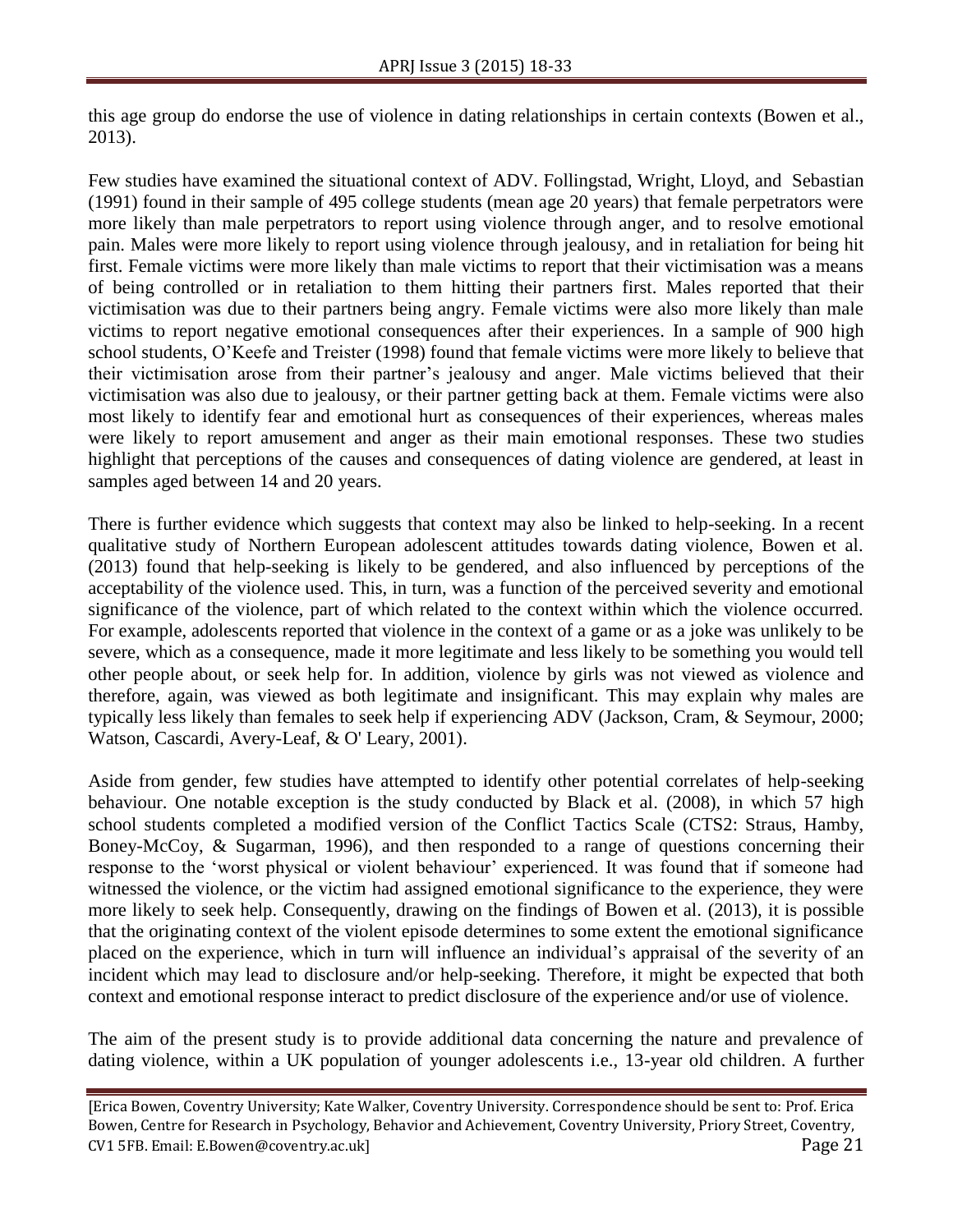aim is to explore whether perceptions and consequences of dating violence interact to influence the likelihood of adolescents disclosing their experiences. Due to the findings of Jackson et al. (2000) and Watson et al. (2001), it is expected that girls will be more likely than boys to report experiencing dating violence, both in terms of receiving and using such behaviours. Gender differences in the motivating context (e.g. jealousy, anger, game) are expected, and it is also expected that girls will be more likely than boys to report negative consequences (e.g. anger, sadness, fear) from dating violence. It is further expected that disclosure will be more prevalent in girls than boys. Drawing on the literature reviewed, it is expected that disclosure of violence experience will be a function of the interaction between the context and emotional consequences of the violence experienced.

#### **Method**

#### **Participants**

The data upon which the present study is based has been taken from a cohort of 13 year old children born to mothers who were recruited into the Avon Longitudinal Study of Parents and Children (ALSPAC). ALSPAC recruited 14,541 pregnant women living in Avon, UK, with expected dates of delivery from 1st April 1991 to 31st December 1992, through pre-natal appointment. The cohort was developed to comprise a representative population sample of pregnant women in the UK, although comparisons with the 1991 Census data revealed that the mothers of infants in Avon were slightly more likely than those in the rest of Britain to live in owner occupied accommodation, to have a car available to the household, and to be less likely to have one or more persons per room, and be non-white. Out of the initial 14,541 pregnancies, all but 69 had known birth outcome. Of these 14,472 pregnancies, 195 were twin, three were triplet and one was a quadruplet pregnancy meaning that there are 14,676 fetuses in the initial ALSPAC sample. Note that of these 14,676 fetuses, 14,062 were live births and 13,988 were alive at 1 year.

The sample for the current study comprised those children who attended a data collection clinic in response to an invitation at the approximate age of 13.5 years, which ran between January 2005 and September 2006 (N  $=$ 10,580). This was the first age at which dating violence was assessed. Of those who attended, only those who reported ever having had a romantic relationship, regardless of length, were eligible to complete the dating violence survey. For the present study, only data provided by children who were aged 13 years at the time of data collection was examined. In total, the sample for the present study comprised 3,604 children, which represent 29% of the invited sample. Of the final sample, 1,838 (51%) were female.

#### **Procedure**

Ethical approval for the study was obtained from the ALSPAC Law and Ethics Committee, and the Local Research Ethics Committees. The dating violence interview was conducted within an interview session held on university premises. Interviews were conducted by experienced staff who had been interviewing the children on an annual basis for the previous six years. Consequently, they were staff with which the children had developed a long-term relationship.The interview format was deemed to be most appropriate by the ethics committee due to the sensitive nature of the topic, as it was felt that, should a child become distressed, the clinic staff - with whom all children have a good rapport formed through attending such clinics since age eight - would be able to provide appropriate support. Informed consent was obtained from the children and their parents/guardians, and all children were informed of their right to refuse to answer and to withdraw their participation at any time. In addition, the child protection conditions under which notification to parents and/or external agencies would take place, were made clear to the children prior to the interview.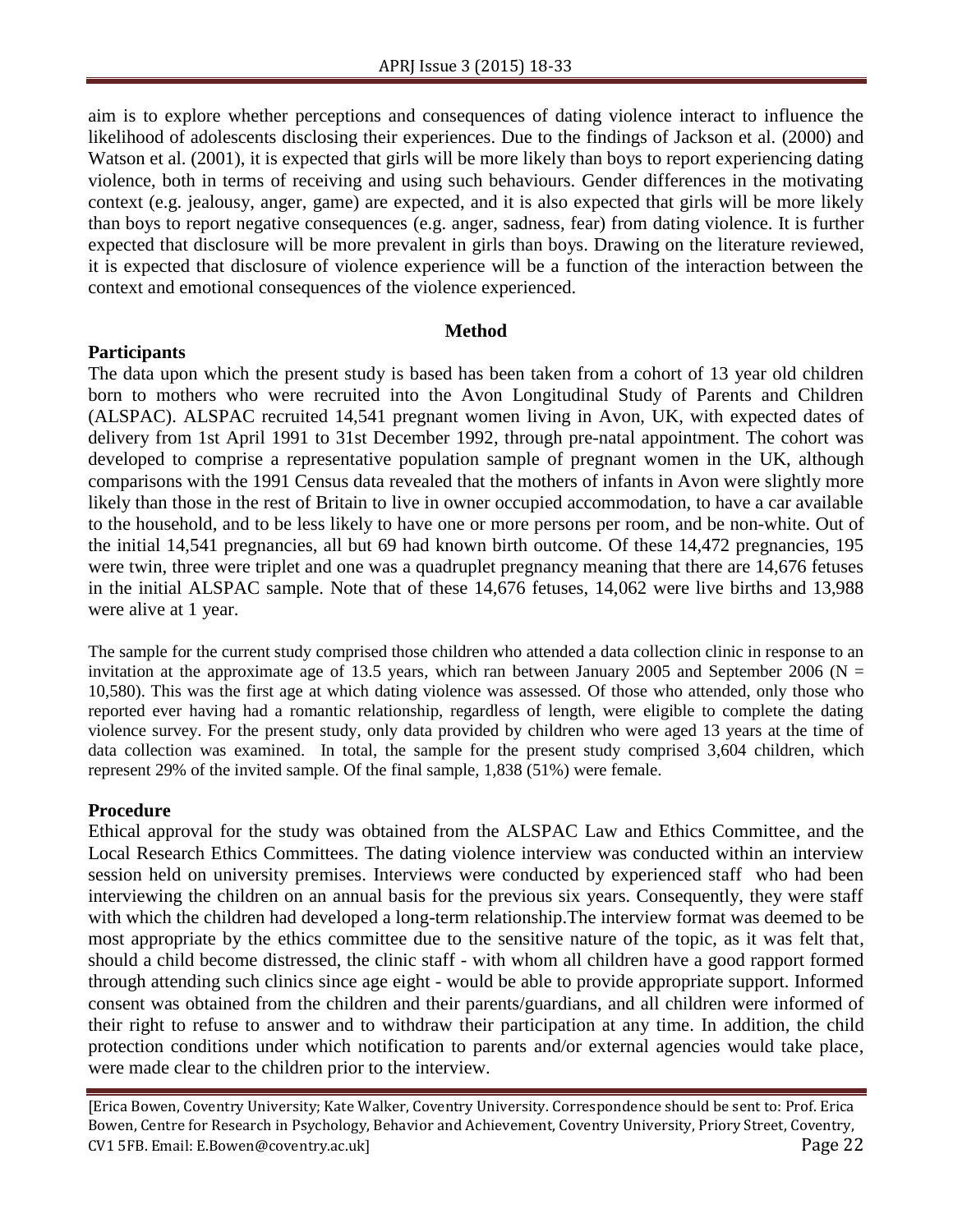# **Measures**

The present study examines the data obtained from one interview-administered measure of dating violence conducted when the children were, on average, 13.5 years of age. The dating violence interview consisted of a number of items taken from a revised version of the Conflict Tactics Scale (Straus, 1990) that was employed by Arriaga and Foshee (2004) in their study of 12 to 17 year olds. Due to ethical concerns regarding asking young adolescents about serious and sexual violence, the items used reflected less serious elements of dating violence.

Participants were asked by an adult interviewer whether they had ever intentionally used or experienced any of seven behaviours in the context of a dating or romantic relationship. Following the wording used by Arriaga and Foshee (2004), participants were asked 'How many times have you done the following behaviours to a dating partner or someone you have 'gone out' with?' The behaviours included: 'scratched', 'slapped', 'kicked', 'bent fingers', 'pushed/grabbed/shoved', 'thrown something', 'hit with their fist' or 'other' violence. In addition, participants were asked 'How many times has any person that you have been on a date with or 'gone out' with done the following things to you?' The same behaviours were asked about in relation to victimisation.

Participants responded either 'yes' or 'no' to each item as well as providing a quantitative estimate of the number of times they had used or experienced each behaviour. All responses were recorded by the interviewer on a response sheet. Skewed response distributions for each item led to the decision to classify a participant as a perpetrator they had to respond 'yes' to having used one of the behaviours listed. Similarly, for a participant to be classified as a victim they had to respond 'yes' to having experienced one of the behaviours listed.

Participants were further asked whether they had disclosed their experience (as perpetrator and victim) to anyone ('yes'/'no'), and to whom they had disclosed it. Participants were asked if they had told: 'teacher', 'parent', 'friend', 'relative', 'sibling'. To each item participants responded either 'yes' or 'no'. In addition, to measure the 'context' within which violence was being used, participants were asked which, of a range of motives, they believed led to their experience of violence (love, anger, jealousy, part of a game, intimidation, relationship break-up, friends do it, normal to do it, self-defense, other person annoyed them). Finally, to understand 'response' to ADV, participants were asked what was the dominant emotion they felt after the experience of violence (angry, anxious, depressed, better, guilty, unhappy/sad, shocked, not bothered). To all questions, participants answered 'yes' or 'no'.

Age was controlled in this study with all participants being aged 13 years. On the basis that there is no empirical evidence indicating that disclosure is linked to other socio-demographic characteristics, no other control variables were included in the analysis.

#### **Sample Bias**

In order to examine the possibility of bias within the sample, those children who provided data analysed in this paper (n = 3,604) were compared with the remainder of the original birth cohort (n = 7,944) on a variety of socio-economic indicators (including: young maternal age at time of first pregnancy, inadequate housing, low maternal education, financial difficulties and large family size during pregnancy. Data available on request). It was found that the sample that provided these data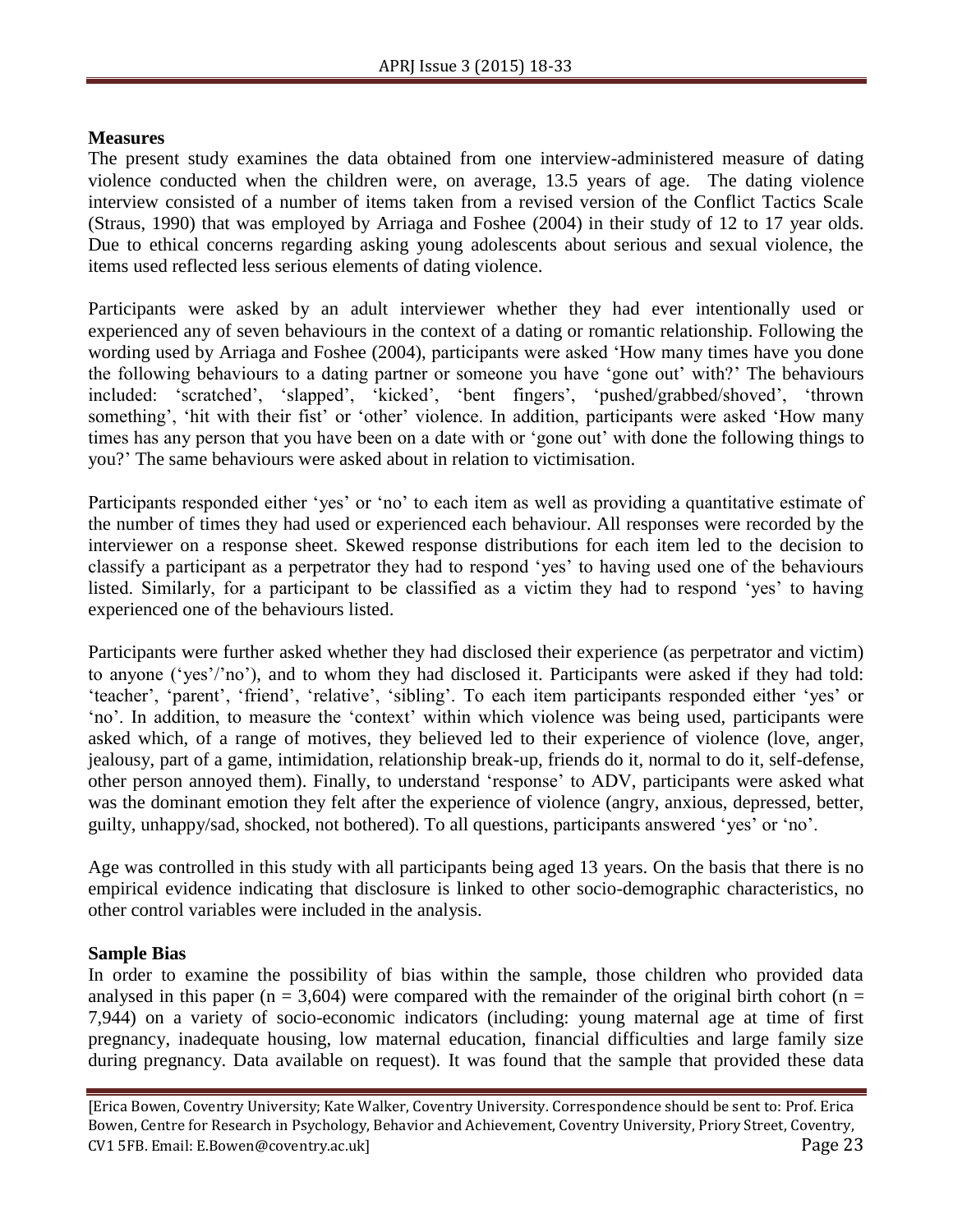analysed in this paper, differed systematically on these variables from the sample that did not, being characterised by less adversity than the group that did not provide data.

#### **Results**

#### **Prevalence of Adolescent Dating Violence**

Table 1 presents the prevalence of each form of violence, total prevalence and gender differences for both the perpetration and experience of dating violence.

| Item                      | Total $N(\%)$ | Boys $N(\%)$ | Girls $N(\%)$ | $\gamma^2$        | OR    |
|---------------------------|---------------|--------------|---------------|-------------------|-------|
|                           |               |              | Perpetration  |                   |       |
| Scratched                 | $21(0.6\%)$   | 6(0.4)       | 15(0.9)       | 3.44, $p = .05$   | 2.39  |
| Slapped                   | 119 (3.6%)    | 6(0.4)       | 113(6.7)      | 94.35, $p = .000$ | 19.12 |
| Kicked                    | 46 (1.4%)     | 8(0.5)       | 38(2.3)       | 18.34, $p < .001$ | 4.60  |
| Bent fingers              | 50 (1.5%)     | 13(0.8)      | 37(2.2)       | 10.50, $p = .001$ | 2.74  |
| Pushed/grabbed/shoved     | 147 (4.5%)    | 42(2.6)      | 105(6.3)      | 25.07, $p < .001$ | 2.47  |
| Thrown something          | 77 (2.4%)     | 29(1.8)      | 48 (2.9)      | $3.87, p = .032$  | 1.59  |
| Hit with their fist       | 20 (0.7%)     | 6(0.4)       | 14(0.8)       | 2.83, $p = .072$  | 2.23  |
| Total (any violence)      | 322 (10.5%)   | 79 (5.0)     | 243 (14.5)    | 83.70, $p < .001$ | 3.25  |
| Item                      | Total $N(\%)$ | Boys $N(\%)$ | Girls $N(\%)$ |                   | OR    |
|                           |               |              | Victimisation |                   |       |
| Scratched                 | 32 (1.0%)     | 25(1.6)      | 7(0.4)        | 11.19, $p = .001$ | 3.80  |
| Slapped                   | 149 (4.6%)    | 119(7.5)     | 30(1.8)       | 60.64, $p < .001$ | 3.57  |
| Kicked                    | 54 (1.7%)     | 35(2.2)      | 19(1.1)       | 5.70, $p = .012$  | 1.96  |
| Bent fingers              | 57 (1.7%)     | 27(1.7)      | 30(1.8)       | $.04, p = .472$   | 1.06  |
| Pushed/grabbed/shoved     | 158 (4.8%)    | 70 (4.4)     | 88 (5.3)      | 1.28, $p = 147$   | 1.20  |
| Thrown something          | 84 (2.6%)     | 41(2.6)      | 43(2.6)       | .00, $p = .537$   | 1.00  |
| Hit with their fist       | 19 (0.6%)     | 10(0.6)      | 9(0.5)        | $.12, p = .455$   | 1.17  |
| Total (any victimisation) | 382 (11.7%)   | 229 (14.4)   | 153(9.1)      | 21.85, $p < .001$ | 1.68  |

**Table 1.** Prevalence and Gender Differences in Dating Violence Instigation by Item

Table 1 shows that girls were more likely than boys to report perpetrating all forms of violence, and that girls were more than three times more likely to be identified as perpetrators than were boys. With regard to the reported experience of violence in dating relationships, boys were more likely than girls to identify themselves as a victim, in particular with reference to having been scratched and slapped in relationships. Indeed the odds of reported victimisation were 68% greater for boys than girls.

A significant association between gender and role in violence was also found  $(\chi^2_{2} = 186.85, p < .001; V)$  $=$  .24), with girls more likely than boys to be identified as perpetrators (123, 7.3% girls; 19, 1.2% boys) and perpetrator/victims (120, 7.2% girls; 60, 3.8% boys). In contrast, boys were more likely than girls to be identified as victims (169, 13.4% boys, 33 2.0% girls). Consequently the first hypothesis, that there would be sex differences in the perpetration and experience of dating violence, is supported.

#### **Rationales for Violence and Victimisation**

Table 2 presents the frequencies and gender comparisons for the motives stated for adolescents' use and experiences of violence.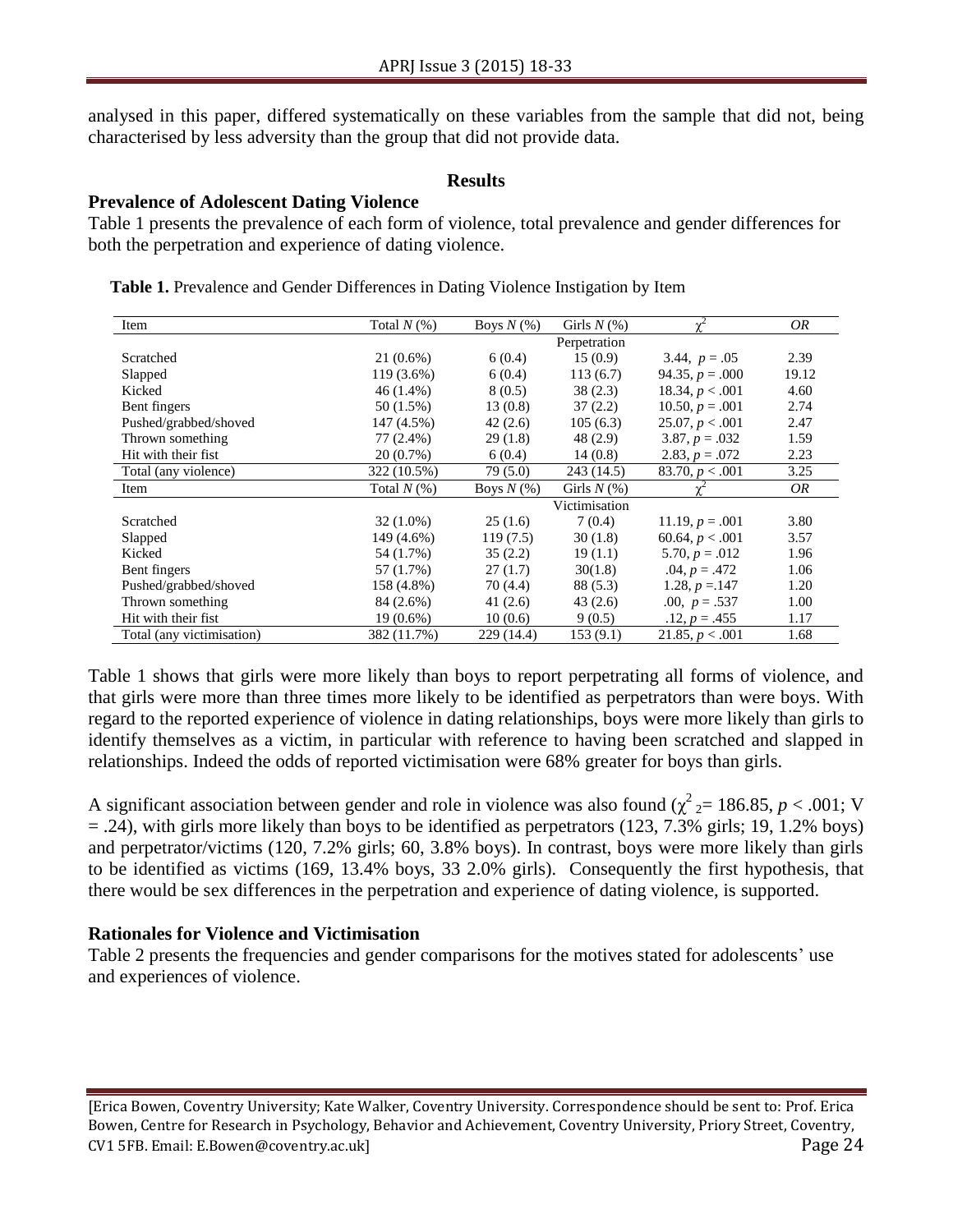| Item                      | Total $N(\%)$ | oys $N(\%)$ | Girls $N(\%)$ | $\mathbf{v}^2$      | OR Girls                 | OR Boys                  |  |
|---------------------------|---------------|-------------|---------------|---------------------|--------------------------|--------------------------|--|
|                           | Perpetration  |             |               |                     |                          |                          |  |
| Love                      | 5(1.2)        | 2(2.5)      | 3(1.2)        | N/A                 | N/A                      | N/A                      |  |
| Anger                     | 56 (17.5)     | 5(6.3)      | 51 (21.2)     | 9.07, $p < .001$    | 3.98                     | $\overline{\phantom{a}}$ |  |
| Jealousy                  | 1(0.3)        | $\Omega$    | 1(0.4)        | N/A                 | N/A                      | N/A                      |  |
| Part of a game            | 127(39.7)     | 41 (51.9)   | 86 (35.7)     | 6.54, $p = .004$    | $\overline{\phantom{a}}$ | 1.95                     |  |
| To intimidate someone     | 0(0)          | 0(0)        | 0(0)          | N/A                 | N/A                      | N/A                      |  |
| Relationship break-up     | 10(3.1)       | 2(2.5)      | 8(3.3)        | 1.22, $p = .233$    | 2.44                     | $\blacksquare$           |  |
| Friends do it             | 1(0.3)        | 1(1.3)      | 0(0)          | N/A                 | N/A                      | N/A                      |  |
| Normal to do it           | 0(0)          | 0(0)        | 0(0)          | N/A                 | N/A                      | N/A                      |  |
| Self-defense              | 8(2.5)        | 6(7.6)      | 2(0.8)        | $11.17, p = .004$   | $\overline{\phantom{a}}$ | 9.82                     |  |
| Other person annoyed them | 60(18.8)      | 9(11.4)     | 51 (21.2)     | $3.72$ , $p = .035$ | 2.08                     | $\blacksquare$           |  |
|                           | Victimization |             |               |                     |                          |                          |  |
| Love                      | 2(0.4)        | 2(.07)      | 0(0)          | N/A                 | N/A                      | N/A                      |  |
| Anger                     | 55 (14.5)     | 39(17.2)    | 16(10.5)      | $3.25, p = .047$    | $\overline{\phantom{a}}$ | 1.76                     |  |
| Jealousy                  | 15(4.0)       | 13(5.7)     | 2(1.3)        | 4.66, $p = .024$    |                          | 4.56                     |  |
| Part of a game            | 118(31.1)     | 63 (27.8)   | 55 (36.2)     | 3.02 $p = .053$     | 1.48                     | $\overline{\phantom{a}}$ |  |
| Intimidation              | 3(0.6)        | 1(0.4)      | 2(1.3)        | N/A                 | N/A                      | N/A                      |  |
| Relationship break-up     | 25(6.6)       | 21(9.3)     | 4(2.6)        | 6.48, $p = .007$    | $\overline{\phantom{a}}$ | 3.77                     |  |
| Friends do it             | 1(0.3)        | 0(0)        | 1(0.7)        | N/A                 | N/A                      | N/A                      |  |
| Normal to do it           | 2(0.5)        | 1(0.4)      | 1(1.7)        | N/A                 | N/A                      | N/A                      |  |
| Self-defense              | 3(0.8)        | 1(0.4)      | 2(1.3)        | N/A                 | N/A                      | N/A                      |  |
| Annoyed their partner     | 49 (12.9)     | 31(13.7)    | 18(11.8)      | $.27, p = .68$      |                          | 1.16                     |  |

**Table 2.** Prevalence of Reasons for Violence Perpetration and Victimization and Gender Comparisons

*N/A = not appropriate due to small cell counts*

Table 2 shows that there were considerable variations in the frequencies of motives identified for perpetration and victimisation, and that in some cases these appeared to be gendered. For example, girls were nearly four times more likely than boys to cite that their use of violence occurred in the context of anger. However, boys were nearly twice as likely as girls to identify violence in the context of a game, and nearly ten times more likely than girls to cite their use of violence as self-defense. In contrast, for victimization, boys were nearly four times more likely than girls to cite that their victimization occurred in the context of a relationship break-up, and were more than four times more likely to cite a context of jealousy. Anger and annoying their partner was also more likely to be identified by boys than girls as a reason for their victimisation. Girls were more likely than boys to perceive that their victimization occurred in the context of a game.

#### **Prevalence of Disclosure**

In total, 37.9% of young people reported their use of violence, and 39.1% reported their experience of violence, to someone else. Females were significantly more likely than males to inform someone else ([Perpetration: Males 21.8%, Females 43.1%;  $\chi^2 = 11.34$ ,  $p < .001$ ,  $OR = 2.72$ ], [Victimisation: Males 32.7%, Females 48.9%;  $\chi^2 = 9.36$ ,  $p = .002$ ,  $OR = 1.92$ ]). Moreover, when the identity of the confidante was examined, disclosure of violence perpetration and instigation was most often to friends (36% and 35% respectively). As a consequence, hypothesis two, that there would be sex differences in the disclosure of involvement in dating violence, was supported.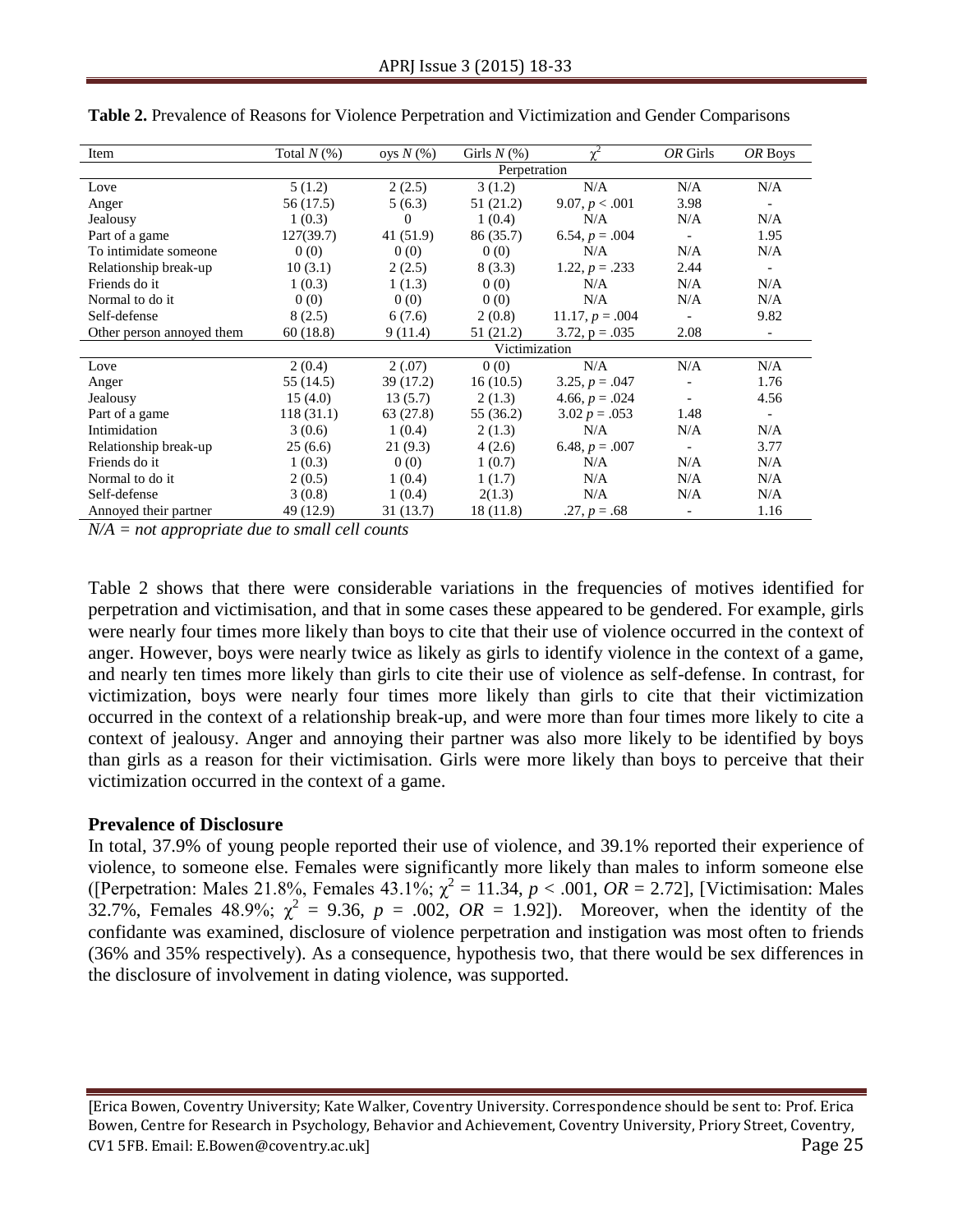# **Interaction Between Context, Emotional Response and Disclosure**

A series of 3-way loglinear analyses were conducted between context of violence (anger, jealousy, game, victim annoyed perpetrator) and emotional response (anger, unhappy/sad, shocked, not bothered), which were the categories with sufficient cell counts suitable for such analyses.

Table 3 shows that in the majority of cases, no higher-order interactions were significant, although most second-order interactions were significant. The exception to this rule was the interaction between Game context, Shocked emotional response and Disclosure. Follow up Chi Square analyses were conducted which revealed that in the Non-Disclosure group, there was a marginally non-significant association between Game context and Shocked emotional response (Shocked: 0.0%; Not-Shocked: 37.3%;  $\chi^2$  = 3.520, p = .044). In the Disclosure group there was a non-significant association between Game context and Shocked emotional response (Shocked: 27.3%; Not-Shocked: 22.1%;  $\chi^2$  = .159, p = .466). This indicates that if violence occurred in the context of a game, young people were not shocked by it, and as a consequence of not being shocked were less likely to disclose it.

Follow up Chi Square analyses were conducted for each of the 15 groups of variables for which a significant second-order interaction was identified. For the sake of brevity, only the significant results are reported here.

| Variables                                              | <b>Final Model</b>         | <b>Highest Order</b>          | Second order                |
|--------------------------------------------------------|----------------------------|-------------------------------|-----------------------------|
|                                                        | (df) Pearson $\chi^2$      | Interaction                   | interaction                 |
|                                                        |                            | $(df = 1)$ Pearson $\gamma^2$ | $(df=4)$ Pearson $\gamma^2$ |
| Anger x Angry x Disclosure                             | $(0) = 0, p = INF$         | 6.026, $p = .014$             |                             |
| Anger x Unhappy/Sad x Disclosure                       | $(2) = 3.706$ , $p = .157$ | $.191, p = .662$              | 25.872, p < .001            |
| Anger x Shocked x Disclosure                           | $(2) = 1.209$ , $p = .546$ | 1.145, $p = .2850$            | $11.831$ , $p = .019$       |
| Anger x Not bothered x Disclosure                      | $(2) = 2.981$ , $p = .225$ | 1.696, $p = .193$             | 56.855, $p < .001$          |
| Jealousy x Angry x Disclosure                          | $(6) = 3.4, p = .757$      | 0, $p = 1.00$                 | 2.143, $p = .710$           |
| Jealousy x Unhappy/Sad x Disclosure                    | $(2) = 3.079$ , $p = .214$ | 2.628, $p = .105$             | 31.314, $p < .001$          |
| Jealousy x Shocked x Disclosure                        | $(2) = .734$ , $p = .693$  | $.406, p = .524$              | 40.783, $p < .001$          |
| Jealousy x Not bothered x Disclosure                   | $(2) = 1.709$ , $p = .425$ | 1.589, $p = 207$              | 46.338, $p < .001$          |
| Game x Angry x Disclosure                              | $(1) = .005$ , $p = .943$  | $.005, p = .943$              | 38.225, $p < .001$          |
| Game x Unhappy/Sad x Disclosure                        | $(2) = 2.599$ , $p = .107$ | 2.599, $p = .107$             | 23.288, $p < .001$          |
| Game x Shocked x Disclosure                            | $= 0, p = INF$             | 451.25, $p < .001$            |                             |
| Game x Not bothered x Disclosure                       | $(2) = 2.782$ , $p = .249$ | $.943, p = .331$              | 71.246, $p < .001$          |
| Relationship break-up x Angry x Disclosure             | $(2) = 551$ , p = .759     | $.030, p = .862$              | $17.831$ , p = .001         |
| Relationship break-up x Unhappy/Sad x Disclosure       | $(2) = 1.056$ , $p = .590$ | $.273$ , p $.601$             | 11.826, $p < .001$          |
| Relationship break-up x Shocked x Disclosure           | $(2) = .295$ , $p = .863$  | .239, $p = .625$              | 10.057, $p = .039$          |
| Relationship break-up x Not bothered x Disclosure      | $(2) = 3.185$ , $p = .203$ | 1.290, $p = .256$             | 45.583, $p < .001$          |
| Victim annoyed perpetrator x Angry x Disclosure        | $(4) = 3.263$ , $p = .515$ | $.000, p = 1.00$              | $3.263$ , $p = .515$        |
| Victim annoyed perpetrator x Unhappy/Sad x Disclosure  | $(3) = 5.331$ , $p = .149$ | $3.391$ , $p = .066$          | 10.391, $p = .034$          |
| Victim annoyed perpetrator x Shocked x Disclosure      | $(3) = 2.553$ , $p = .466$ | 1.192, $p = 275$              | 6.706, $p = 152$            |
| Victim annoyed perpetrator x Not bothered x Disclosure | $(3) = .2994$ , $p = .393$ | $.825, p = .364$              | 34.820, $p < .001$          |

**Table 3.** Summary of final model, highest and second-order interaction results from loglinear analyses

*Note: Due to multiple testing α significant*

#### **Associations between context and emotional response**.

If violence occurred in the context of anger, it was significantly associated with victims reporting being unhappy/sad (Not angry: 5.9% v.s. Angry: 20%;  $\chi^2 = 12.89$ ,  $p = .001$ ; V = .184, p = .000) and not bothered by the experience (Not Angry: 64.2% v.s. Angry: 32.7%;  $\chi^2 = 19.34$ ,  $p < .001$ ; V = .23, p < .001), although it is evident that the direction of these associations are opposing, indicating that an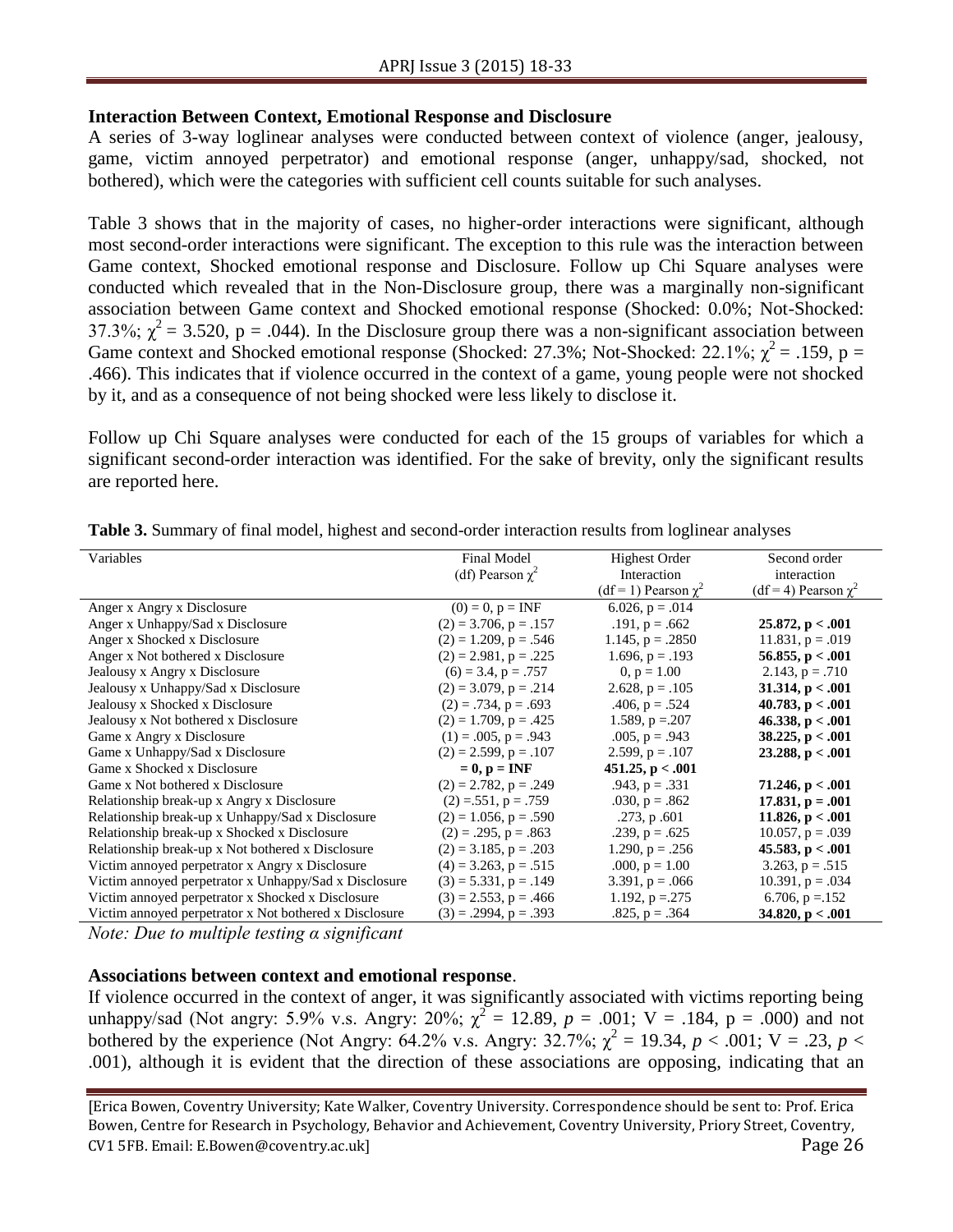angry context provokes a negative emotional response from victims. If violence occurred in the context of jealousy, it was significantly associated with feeling unhappy/sad (Not Jealousy: 7.1% v.s. Jealousy: 26.7%;  $\chi^2$  = 7.53,  $p = 0.024$ ; V = .14,  $p = .006$ ), feeling shocked (Not Jealousy: 3.3% v.s. Jealousy: 33.3%;  $\chi^2 = 30.34$ ,  $p = .000$ ; V = .28,  $p < .001$ ), and feeling not bothered (Not Jealousy: 20% v.s. Jealousy: 61.3%;  $\chi^2 = 10.19$ ,  $p = .002$ ;  $V = .11$ ,  $p = .027$ ). If the violence occurred in the context of a game this was associated with feeling angry (Not Game: 17.6% v.s. Game 1.7%;  $\chi^2$  18.64,  $p < .001$ ; V  $= .22, p < .001$ ), unhappy/sad (Not Game: 10.7% v.s. Game: 1.7%;  $\chi^2 = 9.10, p = .001$ ;  $\overline{V} = .16, p = .001$ .003), and not bothered (Not Game: 50.0% v.s. Game  $80.0\% = \chi^2 = 31.03$ , p .000; V = .29, p < .001), although the data indicate that the game context mitigates the experience of negative emotional responses to the violence experienced. If the violence occurred in the context of relationship break-up, victims were less likely to feel 'not bothered' (Not relationship break-up: 61.4% v.s. Relationship break-up:  $40.0\%$ ;  $\chi^2 = 4.29$ ,  $p = .033$ ;  $V = .11$ ,  $p = .038$ ).

#### **Associations between context and disclosure.**

Of the contextual variables included in Table 3, three were significantly associated with disclosing victimisation. These were anger (Not Angry: 36.5 v.s. Angry 52.7%;  $\chi^2 = 5.19$ ,  $p = .017$ ; V = .12,  $p =$ .023), game (Not Game: 43.7% v.s. Game: 28.2%;  $\chi^2$  =9.14,  $p = .003$ ; V = .15,  $p = .004$ ) and relationship break-up (Not relationship break-up; 37.6 v.s. Relationship break-up: 60.0%;  $\chi^2 = 5.02$ ,  $p =$ .022;  $V = .12$ ,  $p = .025$ ). The contexts of anger and relationship break-up were associated with an increase in the likelihood of disclosure, whereas the game context decreased the likelihood of disclosure.

# **Associations between emotional response and disclosure.**

The majority of emotional responses were in some way associated with disclosure of victimisation. This included feeling unhappy/sad (Not unhappy/sad:  $37.2\%$  v.s. Unhappy/sad:  $60.0\%$ ;  $\chi^2 = 6.01$ ,  $p =$ .013; V = .13,  $p = .014$ ), feeling angry (Not angry: 36.5% v.s. Angry: 52.7%;  $\chi^2 = 5.19$ ,  $p = .017$ ; V = .12,  $p = .023$ ), feeling not bothered (Bothered: 56.5% v.s. Not bothered: 27.1%;  $\chi^2 = 33.16$ ,  $p = .000$ ; V  $= .30, p = .000$ ) and feeling shocked (Not shocked: 37.8% v.s. Shocked: 64.7%;  $\chi^2 = 4.92$ , p = .026; V = .12, *p* = .027). Feeling unhappy/sad, angry or shocked were associated with an increased likelihood of disclosure, whereas feeling not bothered was associated with a decreased likelihood of disclosure.

#### **Discussion**

The findings of the present study mirror the general pattern of those previously reported. Arriaga and Foshee (2004) reported that of their sample of  $12 - 17$  year olds, 12% were perpetrators of moderate dating violence (based on the items used in the present study), which included 6% of males and 17% of females. In the present study, 10.5% were perpetrators including 5% of males and 14.5% of females. Arriaga and Foshee (2004) reported that 17% of the sample were victims of dating violence, which included 23% of males and 11% of females. In the present study, the overall victimisation rate was lower at 11.7%, which included 14.4% of males and 9.1% of females.

The present findings, however, stand in contrast to those reported by Barter et al. (2009), as the prevalence of violence experienced in the ALSPAC cohort was lower, and more males than females reported being a victim of physical violence than reported by Barter et al (2009). In line with the findings of Barter et al'sstudy , albeit at a lower level, more females than males reported perpetrating physical force. It is possible that age group and methodological variations account for these differences.

<sup>[</sup>Erica Bowen, Coventry University; Kate Walker, Coventry University. Correspondence should be sent to: Prof. Erica Bowen, Centre for Research in Psychology, Behavior and Achievement, Coventry University, Priory Street, Coventry, CV1 5FB. Email: E.Bowen@coventry.ac.uk] Page 27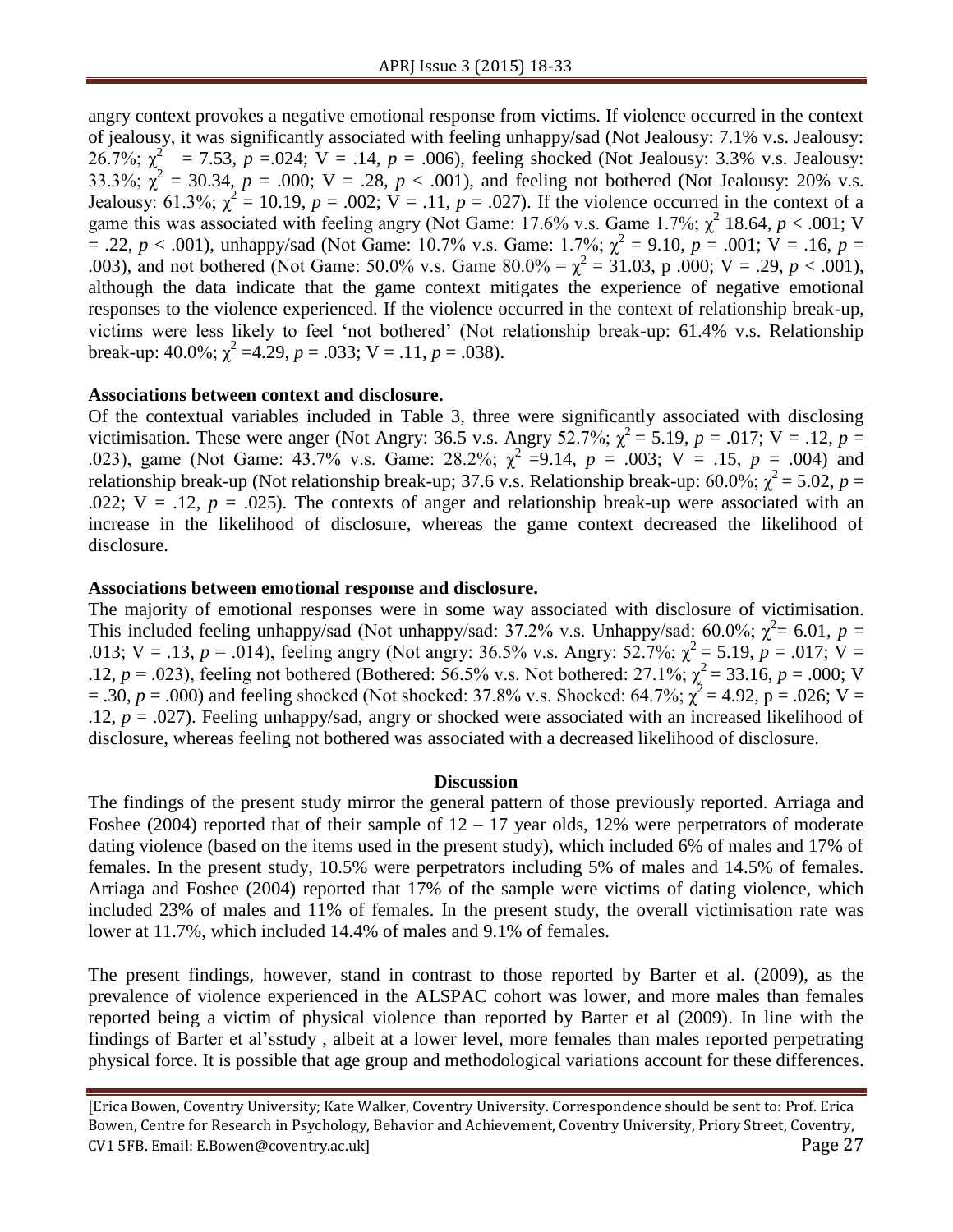However, in comparison with a study by Fox et al. (2013), who studied dating violence in a sample of 1,143 school children of comparable ages (13-14 years) to those in the current study, there were still contrasting results in relation to dating violence perpetration and victimisation prevalence. That is, perpetration prevalence rates were lower (7% vs 10.5%) but victimization rates were higher (17%vs 11.6%), and interestingly there were no gender differences in the reporting of either perpetration or victimisation. These findings may be attributed to the methodologies used, in particular that Fox et al. based their findings on two questions (experiences of (i) pushed, slapped or grabbed and (ii) punched, kicked choked or beaten up), whereas the current study asked about the experiences of seven specific behaviours in the context of dating violence.

The additional finding from the present study, that females are more likely to have both perpetrated and experienced physical violence by the age of 13 within a dating relationship, whereas males are most likely to be victims only, also replicates the findings of Arriaga and Foshee (2004). These data may also lend support to the notion that violence against females is not socially accepted, and that societal norms of chivalry and the protection of women (Bowen et al., 2013; Felson, 2000) prevail from as early as adolescence. As a consequence, the greater use of violence in self–defense reported by the males, and the higher levels of violence perpetration reported by females, may reflect normative beliefs that women should be protected. It is possible that such findings may also reflect response bias with males more likely to under-report their use of violence. If this is the case, then this would be more evidence for the normative belief that violence against women and girls is wrong (Felson, 2000). Indeed, recent research has found that adolescents view female violence to males as more acceptable and appropriate than male violence towards females (Bowen et al., 2013; Sears, Byers, Whelan, & Saint-Pierre, 2006). However, as Ashley and Foshee (2005) note, the systematic examination of response bias within adolescent dating violence is yet to be conducted. Consequently it is unclear the extent to which this is an issue in the present study.

There was some evidence to support the notion that the perceived context of violence use and experience was gendered, although the patterns are not completely consistent with prior research (O'Keefe & Treister, 1998). Males were more likely than females to report that their victimisation arose out of a context of anger or jealousy, due to the relationship breaking up or because they had annoyed their partner. Females were more likely than males to consider that their victimisation arose out of a context of a game. Females in the present study were more likely than males to believe that their use of violence arose out of anger, or was in response to their victim annoying them. Conversely, boys were more likely than girls to identify their use of violence as occurring as part of a game and as selfdefense, suggesting that they were responding to violent romantic partners. This again highlights the use of violence by female adolescents, and suggests that for some, it may pre-empt their own victimisation.

Consistent with the findings of previous research, the majority (62%) of those who had experienced or used violence in dating relationships had not disclosed their experiences to anyone. This figure reflects non-disclosure estimates in the international literature which range from 30% - 79%, and as expected, girls were more likely than boys to have disclosed their experiences, and were most likely to do so to their friends rather than adults (e.g., Ashley & Foshee, 2005; Barter et al., 2009; Boldero & Fallon, 1995; Jackson et al., 2000; Molidor & Tolman, 1998).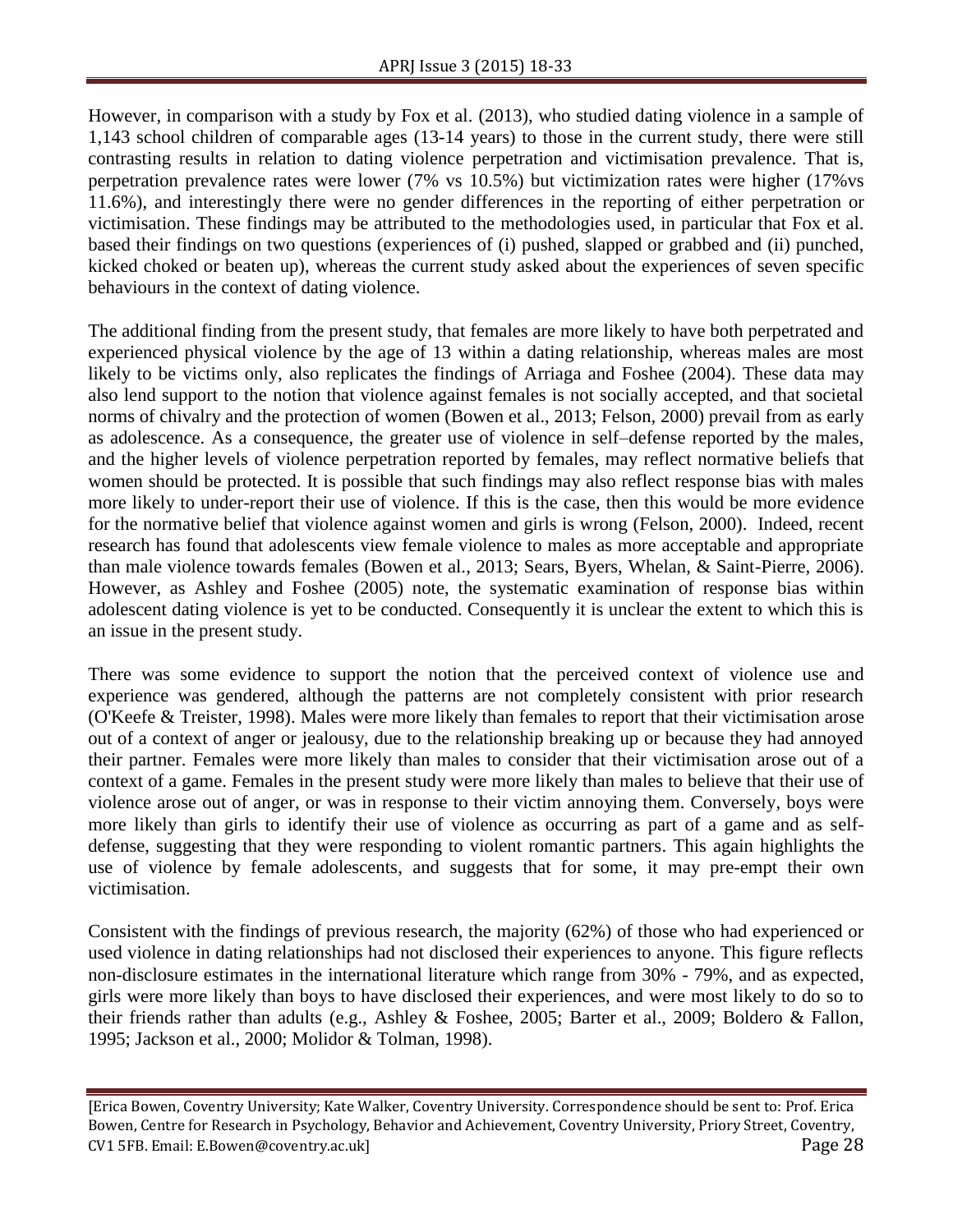The data examined herein, identified a number of associations between the context in which violence occurred and the resulting emotional response. Specifically, a context of anger was associated with victims feeling unhappy/sad, and they were less likely to feel 'not bothered' as a consequence of their experience. In addition, jealousy was associated with an increase in the likelihood feeling unhappy/sad and shocked as a consequence, and also with an increased likelihood of reporting feeling 'not bothered'. This suggests that for some young people who experience violence in the context of jealousy, such jealousy may act as an aggravating context, whereas for others, it may act as a mitigating situational context. What is unclear from the data examined, however, are the precise appraisals of young people's understanding of the situation which gave rise to jealousy and consequently violence, and how this links to the apparently inconsequential emotional impact (feeling not bothered) of their experience.

It has been reported in the general help-seeking literature that perceiving a problem as severe, increases the likelihood of disclosure (Fallon & Bowles, 1999; Timlin-Scalera, Ponterotto, Blumberg, & Jackson, 2003), although this has previously not been found to be the case with dating violence (Tishby et al., 2001). However, if we accept emotional response to victimisation as an indicator of perceived problem severity (based on the previous discussion), the findings in the present study provide some evidence to support this idea in the context of dating violence disclosure. Feeling angry, unhappy and shocked was associated with increasing the likelihood of disclosure. In contrast, feeling 'not bothered' was associated with a reduced likelihood of disclosing victimisation. Of interest, only one higher order interaction was found between context, emotional response and disclosure. If violence occurred in the context of a game, and young people were not shocked by its occurrence, and were therefore less likely to disclose.. This may be attributed to cognitive distortions (Beck, 1963) that eliminate shock, and therefore create the thought process that there is, in fact, nothing really to disclose. Unfortunately, the small numbers of participants in each group precluded sex-based analyses of these data in the present study.

Whilst this study provides new information regarding the nature of dating violence and predictors of disclosure in a young adolescent cohort, the results need to be interpreted within the context of the study limitations. The greatest limitation concerns the use of dichotomised variables which may reduce the measured variability and limit the statistical power (Altman  $\&$  Royston, 2006). However, where continuous data had been collected (e.g. number of times the behaviour was experienced) the distributions were so severely skewed that more robust analyses were not deemed appropriate. An observation to be gained from this, however, is that whilst physical dating violence was reported, it was typically a low-frequency occurrence which was reported by a minority of the sample. The estimated prevalence was lower than that reported elsewhere, which may reflect the methodological variations across studies alluded to previously. A further consideration, perhaps, is that the data were collected in 2006, at a time in the UK before formal responses to domestic violence were willing to accept its occurrence in such a young age-group. Consequently, it is possible that the broader social context influenced responding and that the data examined here represent something of a cohort effect.

Although participants were asked if they told anyone about their use or experience of violence, they were not asked whether by doing so they had formally asked for help from the people to which they had disclosed. Therefore it is unclear the extent to which the findings translate to the active helpseeking literature, despite the obvious parallels identified, and the consistency of findings in relation to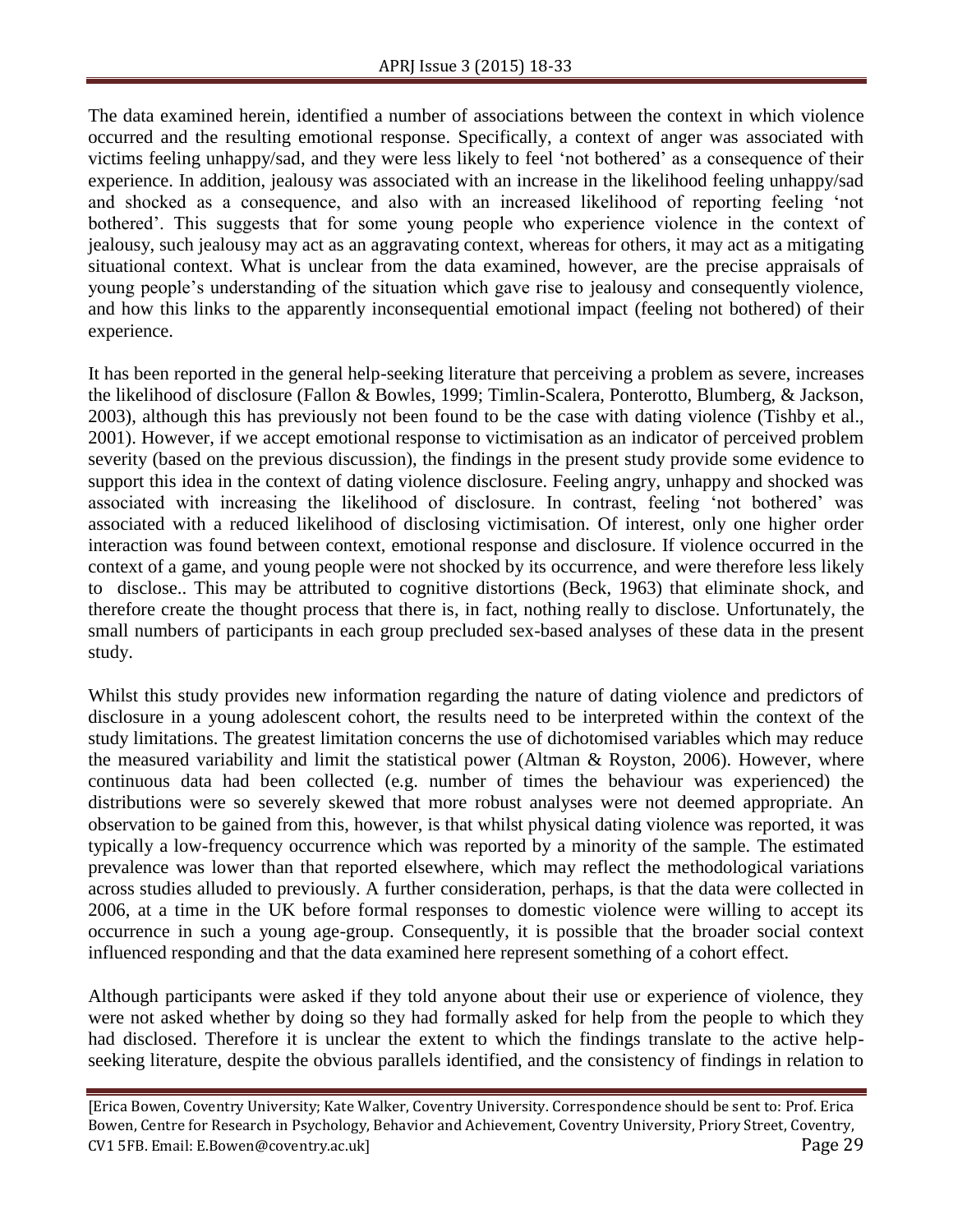this literature. Moreover, the study focused only on physical and not non-physical forms of ADV. A more specific measure which examined the nature of the disclosure, and the intent behind the decision to disclose across the range of ADV behaviours, would help to clarify this issue.

A further limitation is the use of forced choice categories from which context and consequences were specified. Giving choices as a response means that certain other relevant answers were likely omitted. Another issue that arises from using forced choices is seen, for example, in the item 'violence took place as part of a game', as this is likely to include a considerable amount of measurement error as the nature of the game is not specified, and as such is left open to interpretation. However, what is counterintuitive is that the phrasing of the items was such that the violence had been intentionally used towards someone they were 'going out with'. These data, therefore, suggest that there may be some contexts in which such behaviours are part of a game that is played in the context of romantic relationships. This is notionally consistent with the idea of 'horseplay' which has been identified as a significant feature in romantic relationships (Gergen, 1990). However, the presence of horseplay in adolescent relationships was also positively associated with the presence of non-playful aggression, suggesting that horseplay may be a risk marker for dating violence and aggression, rather than a nonsignificant mitigator of these behaviours. This possibility, and the potential impact on the meaning assigned to violence, requires additional empirical exploration.

#### **Implications for Policy and Practice**

Despite these limitations, the findings of the present study have important implications for current policy and practice development. Based on the prevalence rates found in the current study and in other research, intervention and prevention is perhaps best introduced to all children within their curriculum at school, at an early age. Policy needs to acknowledge ADV in populations younger than those it currently specifies, and this can be used to inform prevention. Adolescents are reporting that they are dating at an earlier age, and within these relationships there is evidence of a range of abusive behaviours. In the current study this was age 13, and this would therefore suggest policy needs to include this age (and younger), and that intervention is required prior to this. Changes in policy can raise awareness, as can the introduction of intervention programmes. By raising awareness and education, this will enable adolescents to learn how to develop healthy relationships, and understand that any form of violence and aggression, regardless of the context and emotion attached to it, is wrong.

The gender-equal presentation of ADV found in this study, needs to alert practitioners to enquire about the behaviours of both partners within any ADV experienced, and to make a careful examination of the extent of all the different behaviours used by both parties. In order to reduce physical and psychological violence with dating partners, this needs to be addressed for both males and females, as both victims and perpetrators, or those mutually involved. In doing this, educational strategies need to be informed by the reality of the reciprocal nature of some violence in adolescents, as well as the potential use of violence by girls which might pre-empt their own victimisation. Indeed, recent research has highlighted the fact that the content of current primary interventions is perceived by young people as 'sexist' (Fox et al., 2013), due to representing ADV as a gendered issue. It also appears that as girls use violence in contexts charged with anger, emotion management needs to feature within educational strategies focusing on dating violence. The present study has shown that boys are more likely to report using violence in the context of a game, and that girls acknowledge that their victimisation occurs in this context too. As such, this indicates that an analysis of this game context is required in order to determine what meaning is assigned to it by both parties, and how it might serve to minimise the seriousness of the violence by both parties involved. Moreover, these data also suggest that interventions may need to include an examination of 'horseplay' as a precursor to less playful aggression in relationships. The data presented here and previously by Bowen et al. (2013), support the game context as minimising perceptions of violence severity,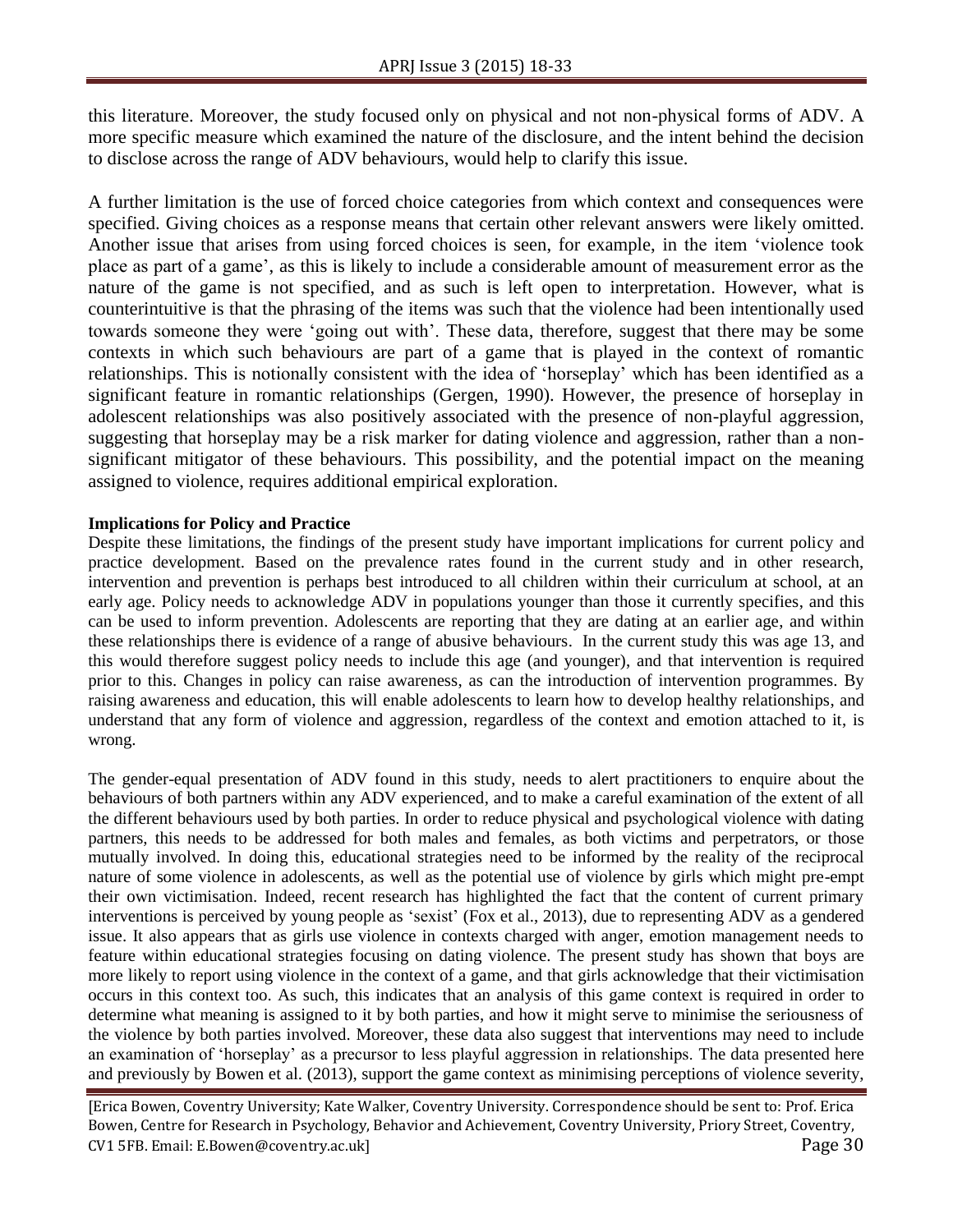but it is unclear how this context is used in order to justify violence, and therefore whether such games are genuinely cause for little concern. Consequently, interventions should also address the cognitive strategies used to permit the use of violence in early dating relationships, i.e. they need to focus on challenging attitudes and cognitive strategies that condone and mitigate the seriousness of ADV.

The findings of the present study indicate that prevention and education strategies need to also focus on helping peers to help their friends safely. Moreover, should teachers be placed with the responsibility of actively seeking to help victims, training regarding the nature and dynamics of violence in adolescent relationships is required, building on the findings of the present and previous studies. Such training, however, should not be based on adult domestic violence but should be based specifically on adolescent research findings, in order to make it resonate with the experiences of young people.

In summary, therefore the implications for practice are:

- Policy needs to acknowledge ADV in populations younger than those it currently specifies;
- Interventions need to reflect the gender-equal presentation of ADV in order to be relevant to young people;
- Interventions need to focus on challenging the attitudes and cognitive strategies that condone and mitigate the seriousness of ADV, and promote disclosure and help-seeking.

#### **References**

Altman, D.G., & Royston, P. (2006). The cost of dichotomising continuous variables. *British Medical Journal, 6,* 332, 1080. Arriaga, X. B., & Foshee, V. A. (2004). Adolescent dating violence: Do adolescents follow in their friends', or their parents',

- footsteps? *Journal of Interpersonal Violence, 19*(2), 162-184. doi:10.1177/0886260503260247
- Ashley, O. S., & Foshee, V. A. (2005). Adolescent help-seeking for dating violence: Prevalence, sociodemographic correlates, and sources of help. *Journal of Adolescent Health, 36*(1), 25-31. doi:10.1016/j.jadohealth.2003.12.014
- Banyard, V. L., & Cross, C. (2008). Consequences of teen dating violence: Understanding intervening variables in ecological context. *Violence Against Women, 14*(9), 998-1013. doi:10.1177/1077801208322058
- Barter, C., McCarry, M., Berridge, D., & Evans, K. (2009). *Partner exploitation and violence in teenage intimate relationships*. London: NSPCC.
- Beck, A. T. (1963). Thinking and depression: Idiosyncratic content and cognitive distortions. *Archives of General Psychiatry, 9*, 324-333. doi:10.1001/archpsyc.1963.01720160014002
- Black, B. M., Tolman, R. M., Callahan, M., Saunders, D. G., & Weisz, A. N. (2008). When will adolescents tell someone about dating violence victimization? *Violence Against Women, 14*(7), 741-758. doi:10.1177/1077801208320248
- Black, B. M., & Weisz, A. N. (2003). Dating violence: Help-seeking behaviors of African American middle schoolers. Violence Against Women, 9(2), 187-206. doi:10.1177/1077801202239005
- Boldero, J., & Fallon, B. (1995). Adolescent help-seeking: What do they get help for and from whom? *Journal of Adolescence, 18*(2), 193-209. doi:10.1006/jado.1995.1013
- Bowen, E., Holdsworth, E., Leen, E., Sorbring, E., Helsing, B., Jans, S., & Awouters, V. (2013). Northern European adolescents' attitudes towards dating violence.

*Violence and Victims, 28*(4), 619-634. doi: 10.1891/0886-6708.VV-D-12-0009

Burman, M., & Cartmel, F. (2005). *Young people's attitudes towards gendered violence*. Edinburgh, UK: Health Scotland.

- Carver, K., Joyner, K., & Udry, J. R. (2003). National estimates of adolescent romantic relationships. In P. Florsheim (Ed.), *Adolescent romantic relations and sexual behavior: Theory, research, and practical implications* (pp. 23-56). NJ: Erlbaum.
- Centers for Disease, Control and Prevention. (2013). Teen dating violence. Retrieved November 30th, 2014, from [http://www.cdc.gov/violenceprevention/intimatepartnerviolence/teen\\_dating\\_violence.html](http://www.cdc.gov/violenceprevention/intimatepartnerviolence/teen_dating_violence.html)
- Chiodo, D., Crooks, C., Wolfe, D., McIsaac, C., Hughes, R., & Jaffe, P. (2012). Longitudinal prediction and concurrent functioning of adolescent girls demonstrating various profiles of dating violence and victimization. *Prevention Science, 13*(4), 350-359. doi:10.1007/s11121-011-0236-3
- Collins, W. A. (2003). More than myth: The developmental significance of romantic relationships during adolescence. *Journal of Research on Adolescence, 13*(1), 1-24. doi:10.1111/1532-7795.1301001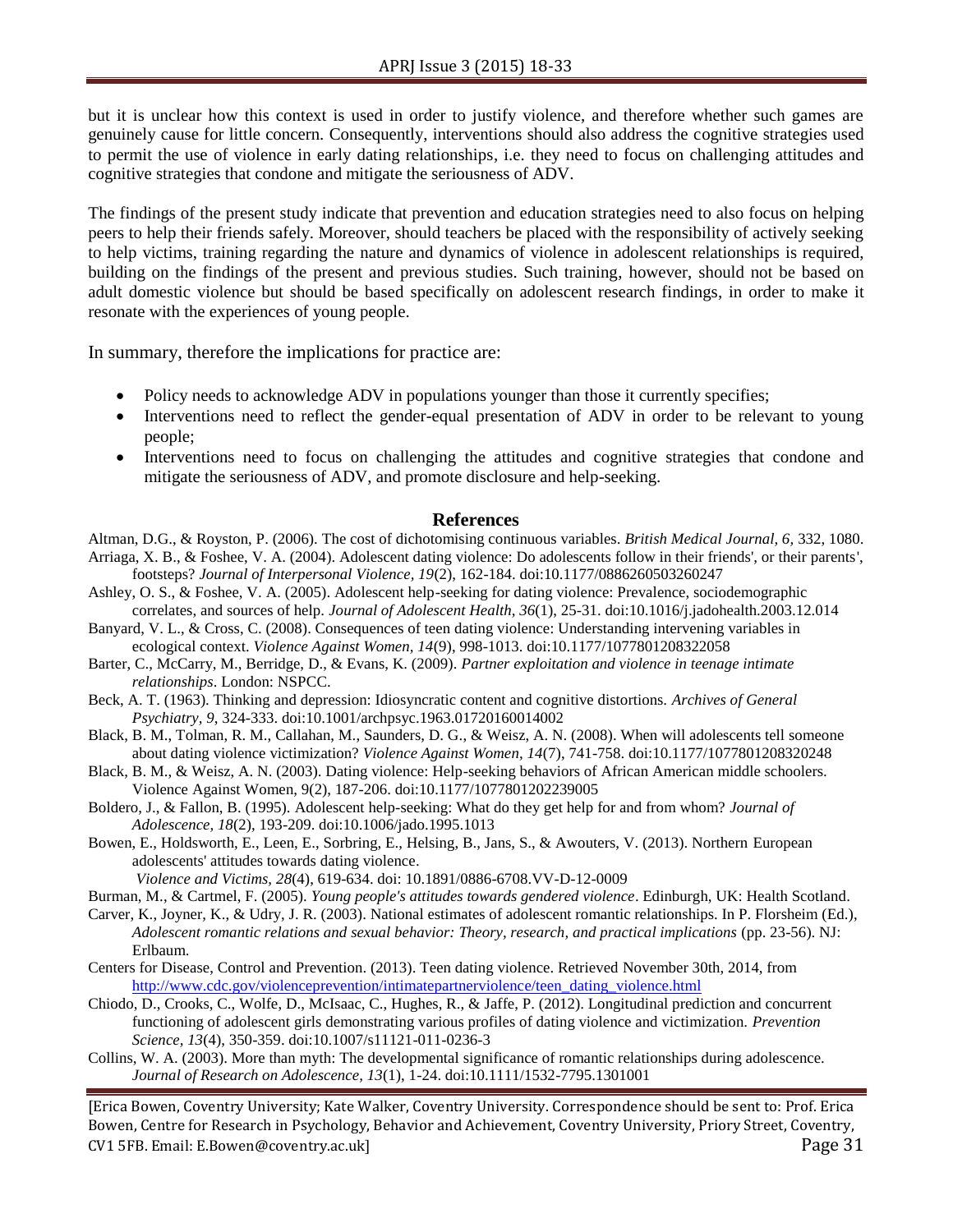- Council of Europe. (2011). Council of Europe convention on preventing and combating violence against women and domestic violence. Retrieved 17th October, 2012, from<https://wcd.coe.int/ViewDoc.jsp?id=1772191>
- Cyr, M., McDuff, P., & Wright, J. (2006). Prevalence and predictors of dating violence among adolescent female victims of child sexual abuse. *Journal of Interpersonal Violence, 21*(8), 1000-1017. doi:10.1177/0886260506290201
- Danielsson, I., Blom, H., Nilses, C., Heimer, G., & Högberg, U. (2009). Gendered patterns of high violence exposure among Swedish youth. *Acta Obstetricia Et Gynecologica Scandinavica, 88*(5), 528-535. doi:10.1080/00016340902846056
- Fallon, B. J., & Bowles, T. (1999). Adolescent help-seeking for major and minor problems. *Australian Journal of Psychology, 51*(1), 12-18. doi:10.1080/00049539908255329
- Felson, R. B. (2000). The normative protection of women from violence. *Sociological Forum, 15*(1), 91-116.
- Follingstad, D. R., Wright, S., Lloyd, S., & Sebastian, J. A. (1991). Sex differences in motivations and effects in dating violence. *Family Relations, 40*(1), 51-57.
- Foshee, V. A., Linder, G. F., Bauman, K. E., Langwick, S. A., Arriaga, X. B., Heath, J. L., . . . Bangdiwala, S. (1996). The Safe Dates project: Theoretical basis, evaluation design, and selected baseline findings. *American Journal of Preventive Medicine, 12*(5), 39-47.
- Fox, C. L., Corr, M. L., Gadd, D., & Butler, I. (2013). Young teenagers' experiences of domestic abuse. *Journal of Youth Studies,* doi:10.1080/13676261.2013.780125
- Gergen, M. (1990). Beyond the evil empire: Horseplay and aggression. *Aggressive Behavior, 16,* 381-398.
- Giordano, P. C., Soto, D. A., Manning, W. D., & Longmore, M. A. (2010). The characteristics of romantic relationships associated with teen dating violence. *Social Science Research, 39*(6), 863-874. doi:10.1016/j.ssresearch.2010.03.009
- Glass, N., Fredland, N., Campbell, J., Yonas, M., Sharps, P., & Kub, J. (2003). Adolescent dating violence: Prevalence, risk factors, health outcomes, and implications for clinical practice. *Journal of Obstetric Gynecologic and Neonatal Nursing, 32*(2), 227-238. doi:10.1177/0884217503252033
- Home Office. (2012). Ending violence against women and girls in the UK. Retrieved October 17th, 2012, from <http://www.homeoffice.gov.uk/crime/violence-against-women-girls/domestic-violence/>
- Jackson, S. M., Cram, F., & Seymour, F. W. (2000). Violence and sexual coercion in high school students' dating relationships. *Journal of Family Violence, 15*(1), 23-36. doi:10.1023/A:1007545302987
- Krahé, B., & Berger, A. (2005). Sex differences in relationship aggression among young adults in Germany. *Sex Roles, 52*(11-12), 829-838. doi:10.1007/s11199-005-4202-z
- Laursen, B., Furman, W., & Mooney, K. S. (2006). Predicting interpersonal competence and self-worth from adolescent relationships and relationship networks: Variable-centered and person-centered perspectives. *Merrill-Palmer Quarterly, 52*(3), 572-600.
- Leen, E., Sorbring, E., Mawer, M., Holdsworth, E., Helsing, B., & Bowen, E. (2013). Prevalence, dynamic risk factors and the efficacy of primary interventions for adolescent dating violence: An international review. *Aggression & Violent Behavior, 18*(1), 159-174. doi:10.1016/j.avb.2012.11.015
- Lewis, S. F., & Fremouw, W. (2001). Dating violence: A critical review of the literature. *Clinical Psychology Review, 21*(1), 105-127. doi:10.1016/S0272-7358(99)00042-2
- Molidor, C., & Tolman, R. M. (1998). Gender and contextual factors in adolescent dating violence. *Violence Against Women, 4*(2), 180-194. doi:10.1177/1077801298004002004
- O'Keefe, M. (1997). Predictors of dating violence among high school students. *Journal of Interpersonal Violence, 12*(4), 546-568. doi:10.1177/088626097012004005
- O'Keefe, M., & Treister, L. (1998). Victims of dating violence among high school students: Are the predictors different for males and females? *Violence Against Women, 4*(2), 195-223. doi:10.1177/1077801298004002005
- Reed, E., Silverman, J. G., Raj, A., Decker, M. R., & Miller, E. (2011). Male perpetration of teen dating violence: associations with neighborhood violence involvement, gender attitudes, and perceived peer and neighborhood norms. *Journal of Urban Health*, *88*(2), 226-239.
- Sears, H. A., Byers, E. S., Whelan, J. J., & Saint-Pierre, M. (2006). 'If it hurts you, then it is not a joke': Adolescents' ideas about girls' and boys' use and experience of abusive behavior in dating relationships. *Journal of Interpersonal Violence, 21*(9), 1191-1207. doi:10.1177/0886260506290423
- Simon, T. R., Miller, S., Gorman-Smith, D., Orpinas, P., & Sullivan, T. (2010). Physical dating violence norms and behavior among sixth-grade students from four U.S. sites. *Journal of Early Adolescence, 30*(3), 395-409. doi:10.1177/0272431609333301